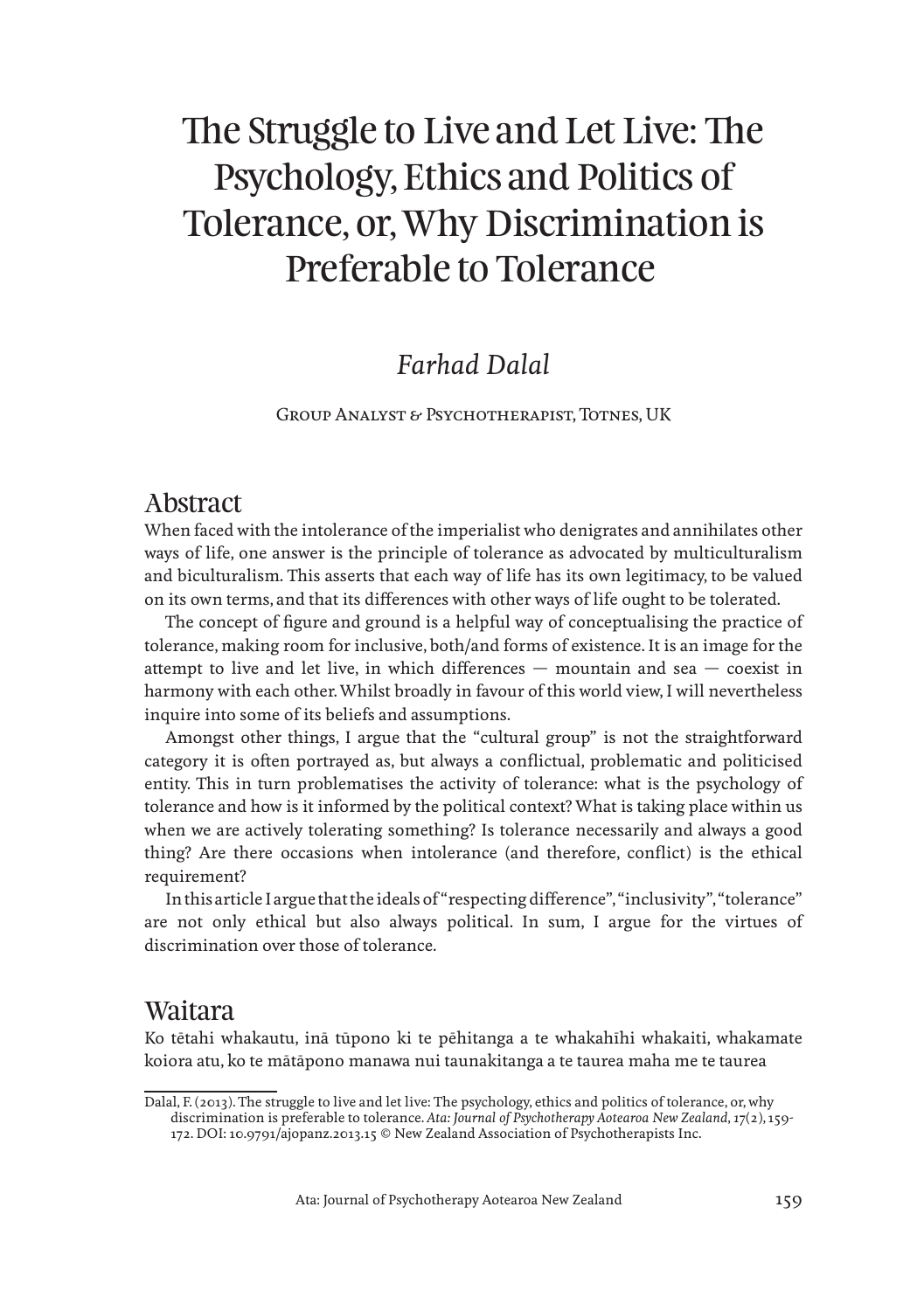takirua. Ko tēnei, he whakatau i te tika o ia koiora, ko tōna uara māna anō e whakatau, ā, ko āna noho rerekē ki ēteahi atu koiora e tika ana kia awhitia.

He huarahi āwhina ariā whakawaia manawanuitanga te ariā āhua, ariā papa, kia whai ātea ai te tāua, tātou me ngā momo peka nōhanga. He whakapakoko mō te whakatau kia waiho noa iho te noho, te rerekētanga — maunga moana — e noho āiotanga tahi nei. Ahakoa e whakaae whānui ana ki tēnei tirohanga, ka huri tonu au ki te ui ki ētahi o ana whakapono me ana tohutohu.

I tua atu i enei, ka whakapae au kāore i te rite te taumata whakaahuahia o te "rōpū ahurea" engari ia ka noho hei rōpū taupatupatu, whakararuraru, tōrangapū hoki. Koia nei ki raruraru ngā whakahaere whakamanawa nui: he aha te manawa nui o te mātai hinengaro, ā, pēhea ai te whāngai kōrero atu a te hāpori tōrangapū? He aha kei te mau i a tātou inā āta whakamanawa nui ki tētahi mea? He pai anō nei i ngā wā katoa te whakamanawa nui? He wāhanga anō tō te pēhi whakamanawa nui (te mutunga ko te taupatupatu) te huarahi matatika?

I tēnei kōrero, e whakapae ana au ehara ana i te matatika anake o ngā mātāpono o te "maruwehinga rerekētanga", "peke katoanga", "whakamanawa nui" engari huri noa he tōrangapū anō hoki. Hai whakaoti ka tautohe ahau mō te painga ake o te aukati ki to te whakamanwa nui.

**Keywords:** discrimination; tolerance; diversity; multiculturalism; biculturalism

One of the great ethical principles of liberalism, "to live and let live" is in actual fact two principles: first is the requirement for you to live your life freely and fully, and second for you to allow others to do the same. In between the two principles sits the lubricant called tolerance, helping ease the frictions that can be generated as one tries to live in this way. The idea of tolerance is found in all ethical systems — secular and religious — all over the world. Tolerance is self evidently a virtue — and I say this with no ironic intent. On closer examination, however, the notion of tolerance is not as straightforward as it first seems — and because it is often taken up in a simplistic sense, it can be, and often is, perverted and turned into an instrument of fear and control.

The idea of tolerance has to do not only with ethics, but also politics. For example, is it tolerance or something else that is called for in Aotearoa New Zealand today when we think about the relationship between Pākehā and Māori, or the struggles that are taking place with regard to the regulation of the psychotherapy profession in a post regulation landscape? Before elaborating some ideas about tolerance itself, I need to prepare the ground for it. I do this by describing the European historical stage onto which tolerance will make its entry, beginning with the Enlightenment.

### Historical Context

The Enlightenment was a challenge to the unfair old world order that prevailed in the Middle Ages, where there was one rule for the privileged, and another for the rest (see Grayling, 2007). The Enlightenment's great cry was equality for all. It proposed that whether one was prince, priest or pauper, all were to be treated equally. To ensure that all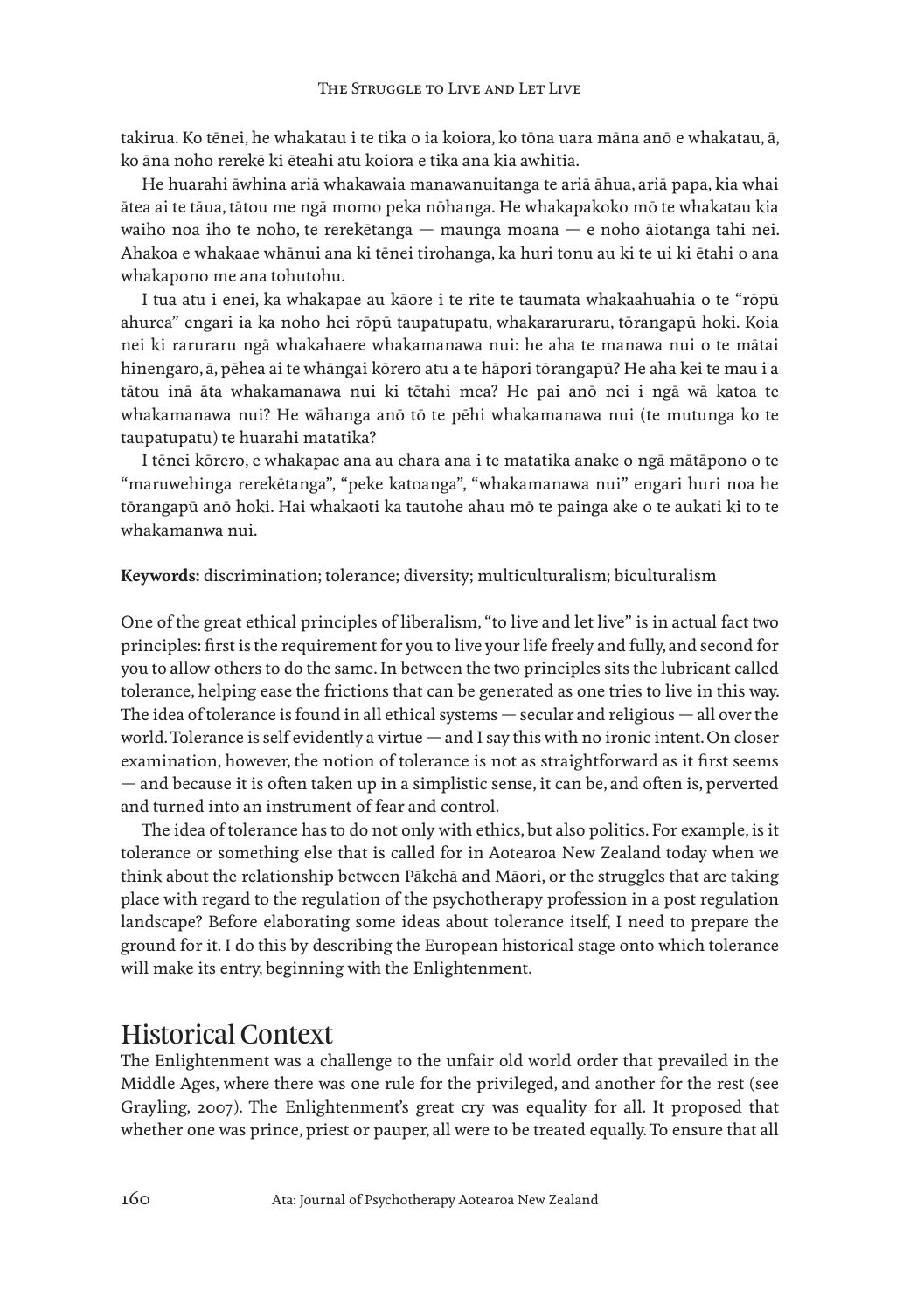were treated fairly, it deliberately kept the specifics of each human life (black or white, landowner or farm hand, believer or atheist, man or woman, etc.) out of the picture. The Enlightenment privileged the *universal* individual: each individual was to be treated with respect *despite their differences*.

In time, the Enlightenment world view came to be challenged by Romanticism (Guigon, 2004). The Enlightenment required each person to work out for themselves what was a good ethical life, rather than just believe what was being claimed by the princes and priests. Kant and others presumed that when people thought about things rationally, they would all logically end up agreeing with each other as to what is a good life. However, this did not happen. Intelligent people arrived at very different conclusions as to the good life; rather than uniformity there was diversity. The old moral compasses were no longer available; how was a person to orientate themselves when faced with this confusion of possibilities?

The Romantics answered that each person had to look within, where each would find their own unique moral compass — not to be found in the rational mind, but in the Heart — the symbolic heart of feelings. Their injunction was that you should follow your feelings — and that it is your ethical duty to live authentically in harmony with them. Further, society had a duty not to interfere, but to allow each person to live out their unique lives. The Romantics turned what was a problem for the Enlightenment  $-$  the variety of differences in beliefs — into a virtue. They became the champions of uniqueness and difference. So, in contrast to the Enlightenment, the Romantics privileged the *particular* individual, and its ethos may be summarised as: that each person is to be treated with respect, *because of their difference*.

This then is the first problem. Liberalism in general, and contemporary equality movements in particular, have not taken sufficient account of the conflict between each of these ethical injunctions, the conflict between "despite" and "because".

The subject that both movements were addressing was that of "*the* individual". Both agreed that the beliefs and ways of *individuals* were to be respected, that the state should not interfere in their private affairs, and so on — but then, some of the later Romantics, such as Herder (1968) changed the game. They came to think that cultures too were living entities; and so they transposed wholesale the sets of rights and duties belonging to individuals, onto cultures. According to this view, like individuals, cultures should be respected for what they are on their own terms; the state should not interfere in their private life of cultures (their beliefs and practices); and cultures had an ethical duty to live authentically according to their internal beliefs and principles. This was the beginning of multiculturalism.

By this time the European Imperial adventure had already been going on for some considerable time. imperialists had been riding rough shod over the cultures of the territories they conquered, actively denigrating, pillaging and decimating them, and, as conquerors are wont to do, they imposed their own culture on those that they conquered.

The multiculturalist ethos is a challenge to the imperialist one; it demands that the imperialist stays their already blooded hand, saying that each culture is to be respected on its own terms, and not be interfered with. This gives us its well known strap line: "different, but equal".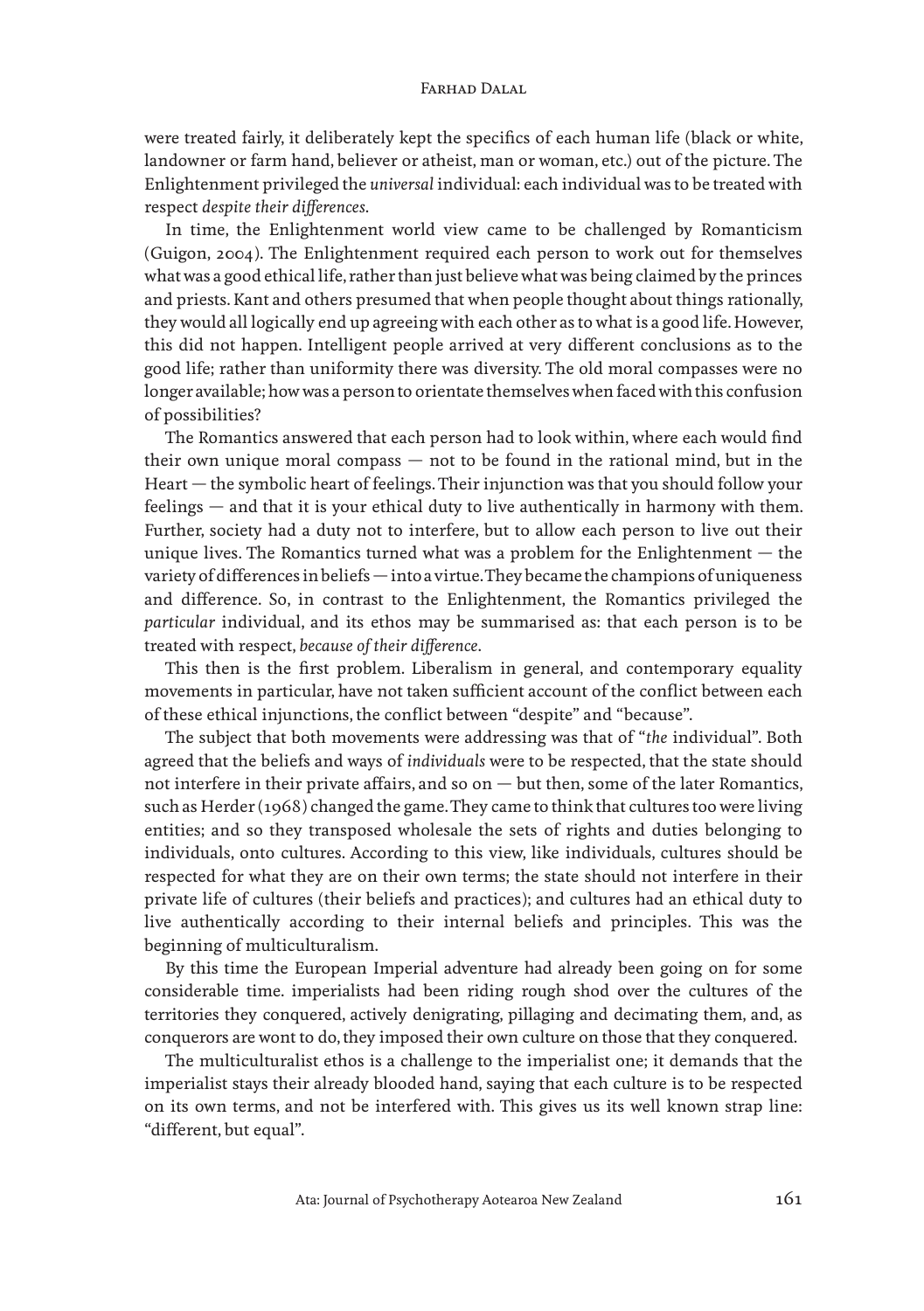Why was it, however, that people of one cultural group often felt hostility and antipathy to the ways of other cultural groups? The multiculturalist answer is the same as the psychoanalytic one: strangeness and unfamiliarity evoke fear and hostility. The multiculturalist solution was familiarisation and education. They called on Understanding, the light of reason, to dispel the darkness of ignorance. Their work was in the conscious realm.

The psychoanalysts meanwhile thought that the work that needed to take place was in the realm of the unconscious, because that is where the roots of these fears and hostilities were to be found. There is much to each of these ideas, but in themselves they are not nearly enough.

In Britain in the 1970s and '80s, the anti-racist movement disagreed with the multiculturalists to say that the difficulties were less to do with prejudice born of ignorance, and more with power-relations and oppression. Rather than put energy into educating the oppressors, they demanded a change to the power structures of the nation. Their militancy brought about many positive changes in British society, but they lived in a polarised, black and white world, claiming that, although all people were capable of prejudice, only Whites could be racist. Their strap line was Racism = Power + Prejudice.

In the last two decades or so, there has come onto the stage a new movement: diversity. It claims to speak for all differences, not just those of culture, race, disability or gender. It positions itself differently to the previous egalitarian movements, by making it a point of pride to say that it is apolitical. It changes the game to say that differences are not problems as previously thought, but assets, and assets are to be celebrated. This gives them their strap line: Celebrating Difference. Now, there is no need of tolerance, because differences are being welcomed. The celebrating diversity movement is now ubiquitous: it has found favour everywhere in organisational life as well with policy makers. The clever strap line of one consultancy Inclusive Employers is "Value Allsorts" which it supports with an image of a mix of sweets whose trade name is All Sorts (see www. inclusiveemployers.co.uk).

But should I value *all* sorts? If I do not, am I being judgemental and oppressive in some way? What if I think that one of the sorts is toxic to my well being? How do I know if my antipathy to this sort is grounded in reality or ignorant prejudice? Is it the case that it is my ethical duty to nevertheless try to tolerate this possibly toxic sort? The rest of the paper can be thought of as an engagement with these kinds of questions.



### The Human Condition

Much psychological theory, despite occasionally tipping its hat in the direction of relationality, proceeds on the belief that the individual is prior to the social. Individuals are born with true selves, and when these individuals decide to live with each other, they form society. This makes the social optional. Unfortunately, the true nature of these individuals becomes contaminated and distorted when they try to live with others.

In contrast, the line I follow is a reversal of this kind of individualism (see Dalal 2002,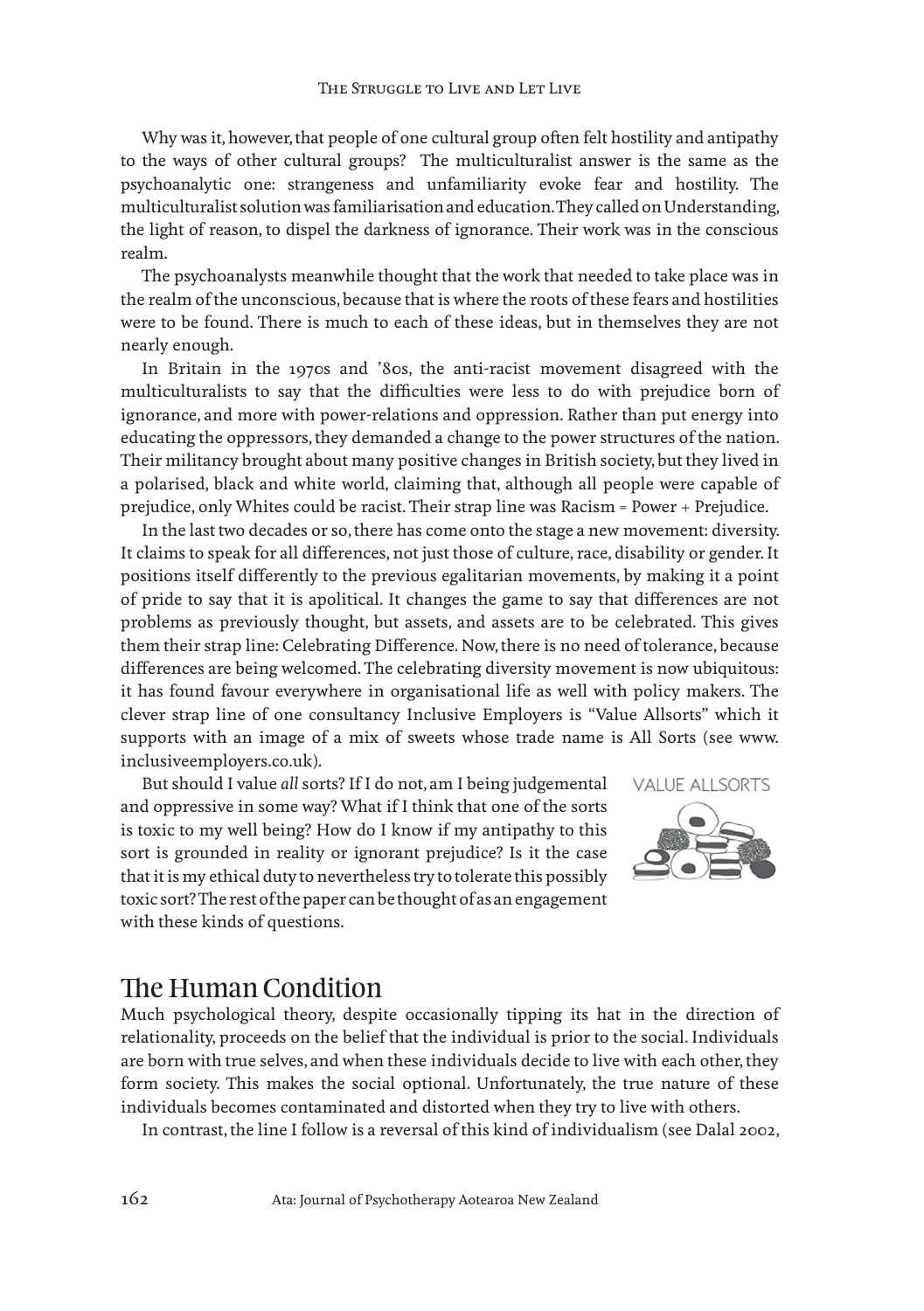2012), in which the social is prior to the individual. Each individual is born into a preexisting social. The "I" is constituted out of the varieties of "we" into which one is born. This does not do away with the uniqueness of each individual, and nor does it make us all uniform. For example, each of our faces is recognisably unique despite the fact that each is made up of the same chemical ingredients. The internal, the personal, is not outside or prior to the social. Rather, the personal is the communal personalised. In other words, individuals are deeply, profoundly, and entirely enculturated from the first. This is at the heart of the multiculturalist rationale as to why we should be respectful of others. My very being, my moral sensibilities, my sense of right and wrong, are all derived and imbibed from the communities that I am a part of. As the philosopher Raimond Gaita (2008) has put it: "We cannot radically rescind from the ethical constitution of our inner lives without becoming unintelligible to ourselves." (p. 53)

If we stop here, however, then what we would have done is created a rationale for racism and its result: the ghettoisation of one "kind" of people amongst another "kind" of people. If people are so entirely different, if their beliefs and practices are incommensurate, then the only way that each would be able to preserve their integrity is by isolation. This of course is what many people think. They would say to me that as I am not a Black woman, then I have no right to speak about matters that pertain to them.

On the use of the term "Black"  $-$  in the UK in the 1970s and '80s, the category Black became an umbrella political category for "people of colour" who were — and still are — marginalised by the "White" mainstream. In Aotearoa New Zealand, the equivalent term appears to be "Brown". (In UK context, "Brown" would be considered by some to give succour to the racialised taxonomy that divided humanity into Black, Brown, Yellow, Red and White.) In the late 1980s in the UK, the term "Black" was replaced with "Black and other ethnic minorities", the rationale being that the notion of Black was unfairly homogenising the diverse range of peoples to which it was being applied. However, in my opinion, the shift was in part driven by *sections* of the ethnic minorities, for example, some Indians and Pakistanis, who habitually use the term black as a term of denigration. Furthermore, by default, it implies that the category "White" *is* a homogeneity.

We are rescued from the horror of ghettoisation by the plural of community. I am not born into a community, but into a number of overlapping communit*ies*. Often enough, the values of each are in conflict with the values of others, all of which inform the construction of the self. Thus the "I" is not a singular uniform homogeneity, but a conflicted multiplicity.

I am now going to state the issue that is at the heart of the problematic of how to live and let live. I have just been saying that the "they" are constituted out of the mix of cultural milieux into which they are born. Their culturally-formed beliefs and values are integral to their sense of personhood, so much so, that to go against them would constitute a grave psychological injury, a trauma even  $-$  but all this is also true of the "us". My question now is this: What should I do when I find myself faced with beliefs and ways of life that go against my own deeply held beliefs and ways of life? How can I manage the multiculturalist injunction that I should remain respectful of "them" and their ways? It seems to me that the way the situation stands at the moment, the only way I could manage the feat of respecting their ways and sensibilities, is by abdicating from my own ethical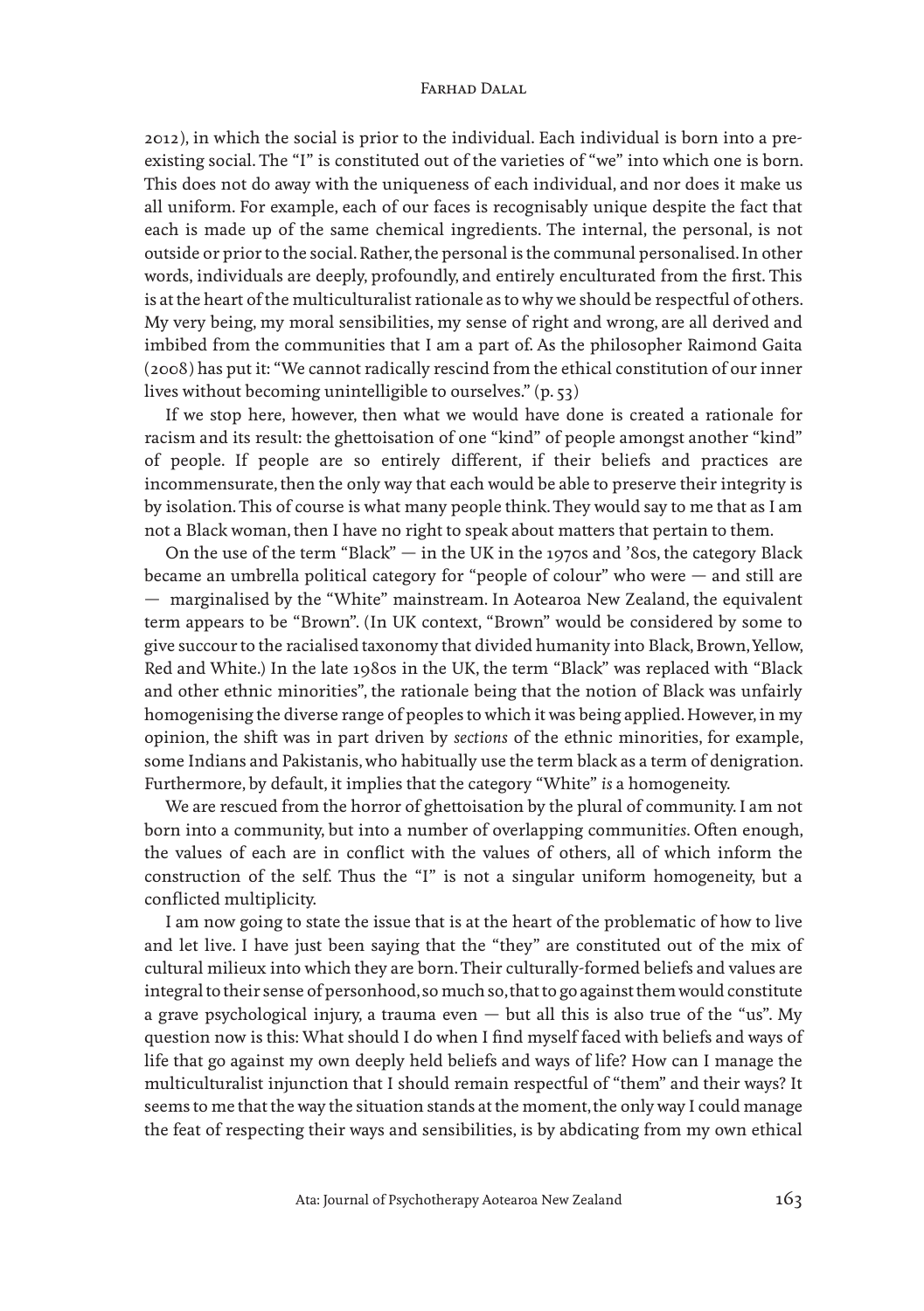sensibilities, by cutting off from them. But then I would no longer be human, because as Gaita says, in doing so, I would have become unintelligible to myself. I would have betrayed myself, and in so doing, lost something of myself. Is the only other alternative tyranny? What is to be done?

### The Mythology of Culture

The thing is that just by the very use of the phrase "English culture", I create an illusion of coherence and uniformity. When, however, I look in any depth at English culture, it disintegrates into a number of conflicting and overlapping practices and beliefs: football, vegan, Left wing radical, miner, ecowarrior, naturist, conservative, farmer, Upper class, hedonist, capitalist, communist, etc., etc. George Bush, the Klu Klux Klan, and Barack Obama all claim to speak for *The* American Way. Islam has its bloody feuds between Shia, Sunni and Wahabi. *The* Church of England is riven with a range of radically different values and beliefs. The Untouchable's experience of Hindu culture is going to be very different from that of the Brahmin, and so on.

Here is the thing: cultural practices and beliefs are, amongst other things, institutionalised rationales of domination and oppression; and cultures practices are sedimented power-relations. They "explain" why it is that only men may become priests, why it is right and proper that the genitalia of women should be mutilated, why one kind of person is entitled to resources, and another is not, and so on. It is for this reason that it tends to be the ones who are the beneficiaries of the ways that a culture is structured (mostly bearded men), who are its most vocal defenders. They invalidate all and any questions about the ethics of some of their practices, with the counter charge that the questioner is undoubtedly a racist bigot and so cannot even begin to understand why it is that this is the way it is, and has always been. This move, and it has to be said it is a very clever one, this move decouples politics from culture — *for political ends*! It uses the rationale of culture to disguise and legitimise forms of oppression as cultural practice and in the main it is the womenfolk who mostly find themselves at the wrong end of things.

It is for this sort of reason that I say that there is no such thing as *the* Black community nor is there such a thing as *the* Māori community in the singular. There are Māori communities, with different interests and beliefs, often in conflict with each other. The fact that Black people tend to be the recipients of prejudice and racism, does not make them a community. Like the category "English", Black people are bankers and bakers and criminals too.

There is a key point here. Mostly we think that differences just exist out there, we see them, and we name them. We tend to think like the multiculturalists that differences are the cause of hatreds and animosities — but consider: any two people are the same as each other on a range of categories, and at the same moment they are different to each other on a range of other categories. *Both are true at the same time.* So, in this moment, do you, the reader, experience me as the same as you or different to you? If you are experiencing me as "same" why? If so, what have you done with the differences and if you experience me as different, then once again why and what have you done with the similarities?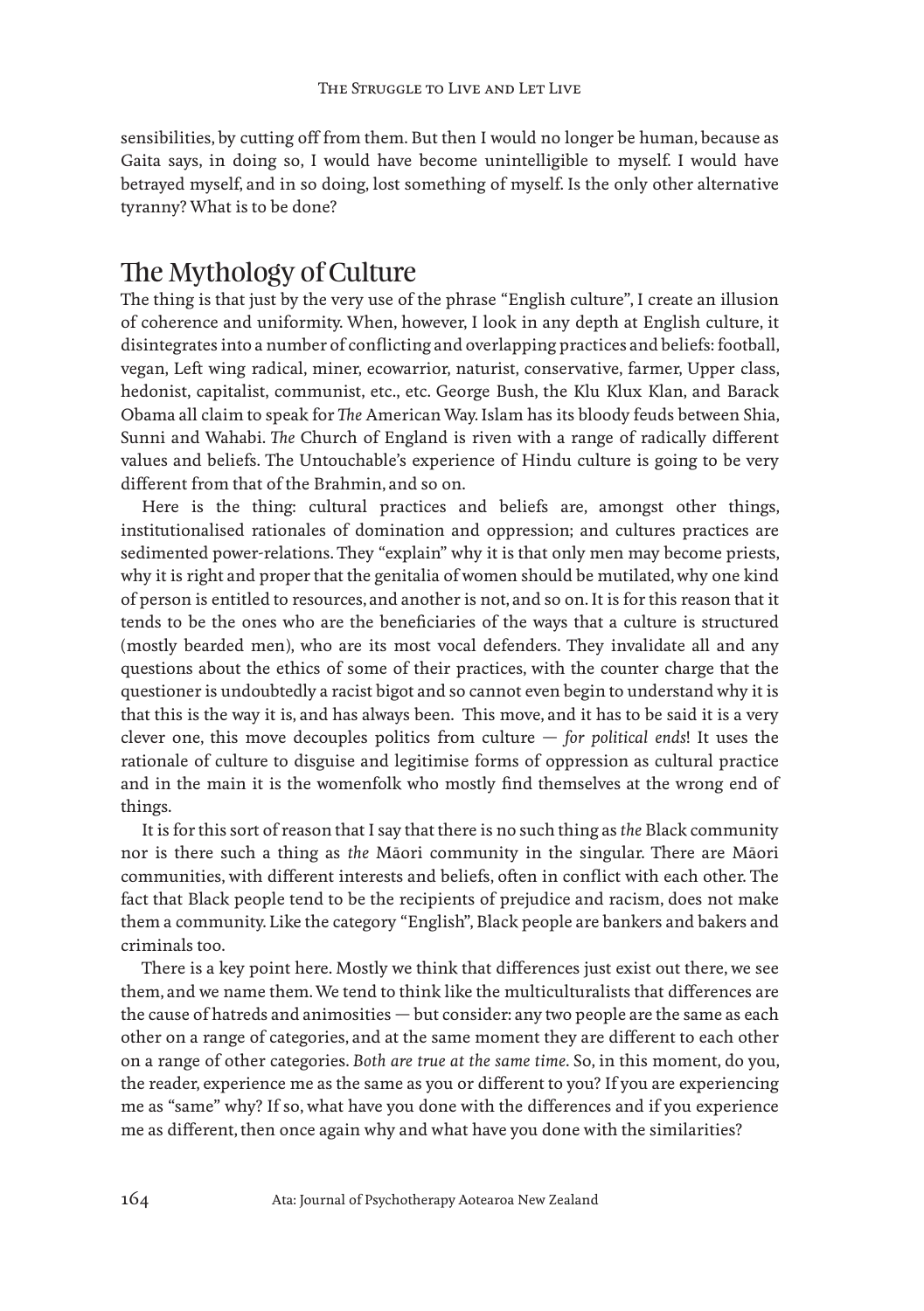The point I want to make is that we always have a choice, but that this choice is radically constrained by the discourses we are born into — which, in turn, determine how we come to experience varies kinds of similarity and difference, and come to have experiences of an "us" that is differentiated from a "them". It is not that there are no differences between us, rather there are multiple differences and simultaneously multiple similarities between us. By amplifying one of the differences we come to construct one kind of us and them, and by amplifying another difference or similarity, we would generate another kind of us and them. When one difference is made prominent, made figure, then the others become background. For me this is a key difficulty with the idea of biculturalism.

Imperialist Pākehā culture obliterated all others, The danger now, as I see it, is that the hegemony of one culture, is replaced with the hegemony of two cultures.

Cultural practices are not only a means of distinguishing an "us" from a "them"; they are also the means of policing those who are deemed to be a part of the "us". This is why I cannot simply respect "their" culture, because it is not just one thing; it is many conflicting things. There is no universal spokesperson for *the* Islamic community in the UK, there are only spokespersons for specific interest groups.

Tony Blair, the UK Prime Minister (1997-2007), thought otherwise. He spoke with Imams, taking them to be the designated authority for *the* Islamic Community. In so doing, however, he undermined and silenced the many secular progressive Islamic voices in the population. Interestingly, when one of the English Archbishops dares to make a statement critical of the government's social policy, the government is outraged; priests ought to stick to their ecclesiastical domain; they have no business interfering in the politics of the land — despite the fact that all the Bishops of the Church of England have the right to an unelected seat in the House of Lords.

Here is a not uncommon example: a woman living and brought up in an orthodox context, wants to marry someone outside that community. The father is outraged, and decides the only way to manage the situation is to ensure that she never meets her beloved. What are we to do? The first problem is the liberal taboo: that we should not interfere in the private lives of others. It is an issue internal to their culture, and we should let them sort it out themselves; but to do this, is to tacitly side with the more power powerful in the dispute — the father. The woman in effect calls on the values of the Enlightenment, which are universal to all human beings: she says that as a human being she has the right to decide her destiny. The father meantime draws on Romantic values to say that she is a particular human being in a particular society, and has duties towards them. Her choices will bring shame onto the family, and so is morally wrong. If I do not allow myself the twin luxuries of apathy and non-interference, then I am obliged to decide which party I am to support.

There are two things here: first, that in tolerating, supporting or respecting one part of "them", I am *necessarily* disrespecting another part of "them'. Second, the decision-making process is *necessarily* a *discriminatory* process. I have to make a decision as to what I will respect, and I cannot help but draw on my own value system to make that decision. Indeed, it is precisely my capacity to discriminate that makes me a moral being. To stop discriminating, is to stop thinking; it is to rescind from my ethical constitution; it is to stop being human. Discrimination is not the opposite of tolerance, but integral to it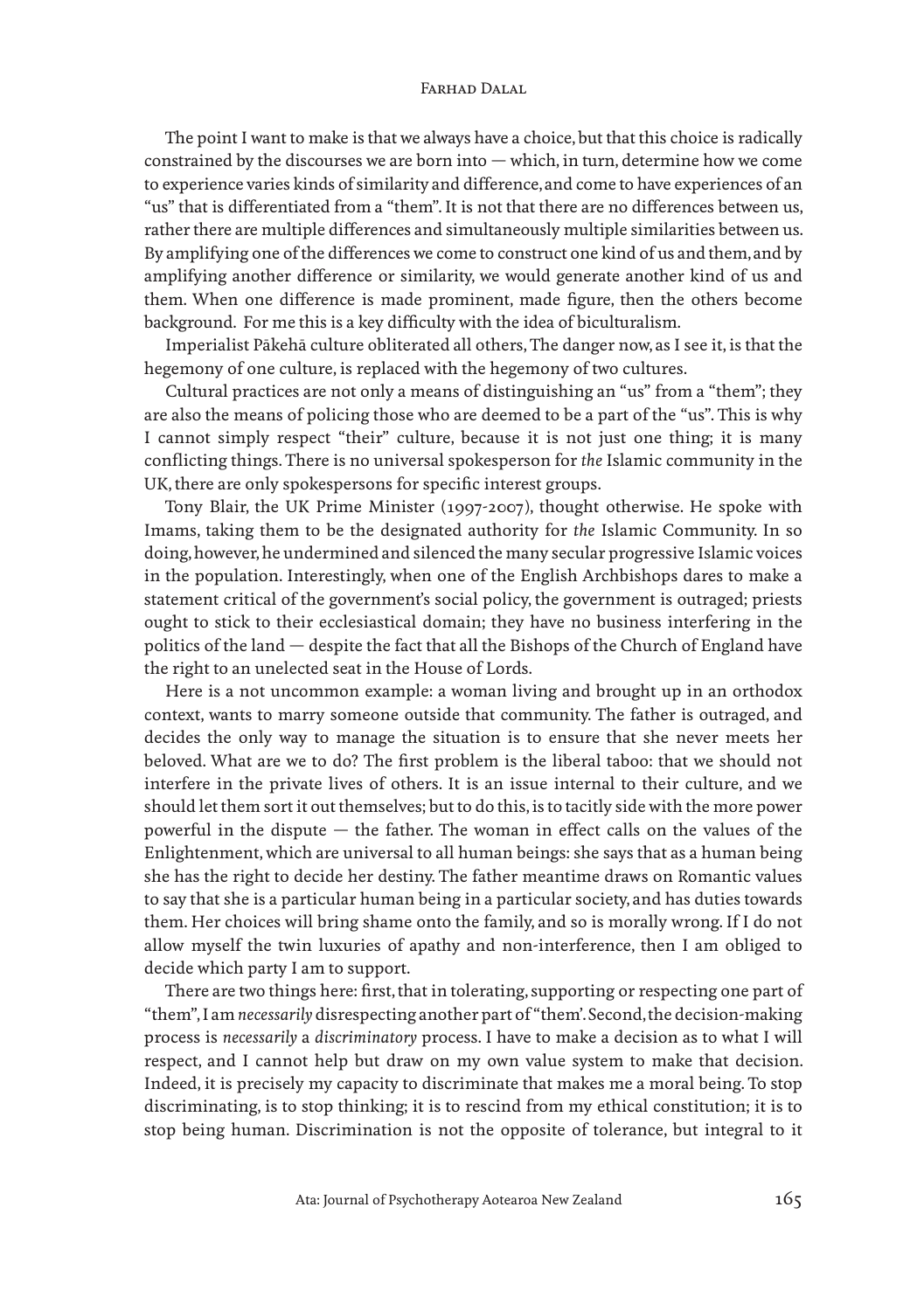(Dalal, 2012). The problem then is not discrimination, but *unfair* discrimination. It is only now that I have finally arrived at the subject that is central to this paper: tolerance.

### The Politics of Tolerance

What is the mechanism of tolerance? What is it I am tolerating?

First, when I thought about it, I realised that, although I think I am tolerating something going on outside me, what I am actually doing is tolerating the feeling of discomfort arising in me in response to that something.

Second, not all differences require tolerance. As a meat eater and sometimes atheist, I find it very easy to spend a convivial evening with vegetarians and deists. I have no difficultly in enjoying the differences between skirts, sarongs and sarees, or chappatis, pancakes and tortillas. In these situations, I am not required to tolerate anything. I can indeed enjoy and even celebrate these differences. Tolerance is required when faced with something difficult.

Third, when we talk about tolerance, we talk about it in the conscious realm. It might well be a conscious activity, but it is impregnated unconscious motivation. If and when we speak of tolerance in the abstract, then we can make it seem to be a universal virtue — true of all people in all contexts.

Human life, however, is not lived in the abstract. It is always situated in a mix of powerrelational fields. When viewed in this light, we will see revealed a powerful asymmetry when tolerance is practiced by the more powerful in contrast to the less powerful. The less powerful are constantly required to put up with the whims and expectations of the more powerful. The master of the house casually humiliates the servant. The servant swallows hard, subjugates the rage and endures the humiliation. This is a kind of tolerance, but it is more akin to endurance. Tolerance of this kind, of the underdog, goes on all the time; but it is not recognised as the activity of tolerance because it is taken for granted. In contrast, when the more powerful person is slighted in some way (say the servant had stolen something), then they have options available to them; they have choices. It is because they have choices, that their decision to forgive looks magnanimous. Tolerance by the more powerful is a kind of patronage, a gift that can be withheld as easily as given.

In sum, the tolerance of the underdog is continual and invisible, whilst the occasional dispensations of tolerance by the more powerful are noticed and applauded. Of the two, the tolerance spoken of by the multiculturalists, is the second of these. It is becoming clear that the activity of tolerance is not just an ethical activity but also a political one.

### The Psychology of Tolerance

Even though I consider myself a more or less ethical being, my decisions as to whether to tolerate, and what I tolerate, is not always ethical, nor is it ever fully rational. I know that I am much less likely to tolerate some obnoxious behaviour, say in a driving situation, from someone by whom I do not feel intimated. I know that if the man talking loudly in the quiet carriage of the train compartment is drunk, large and tattooed, then, like the servant, I am much more likely to grin and bear it. But what is the cost to me in these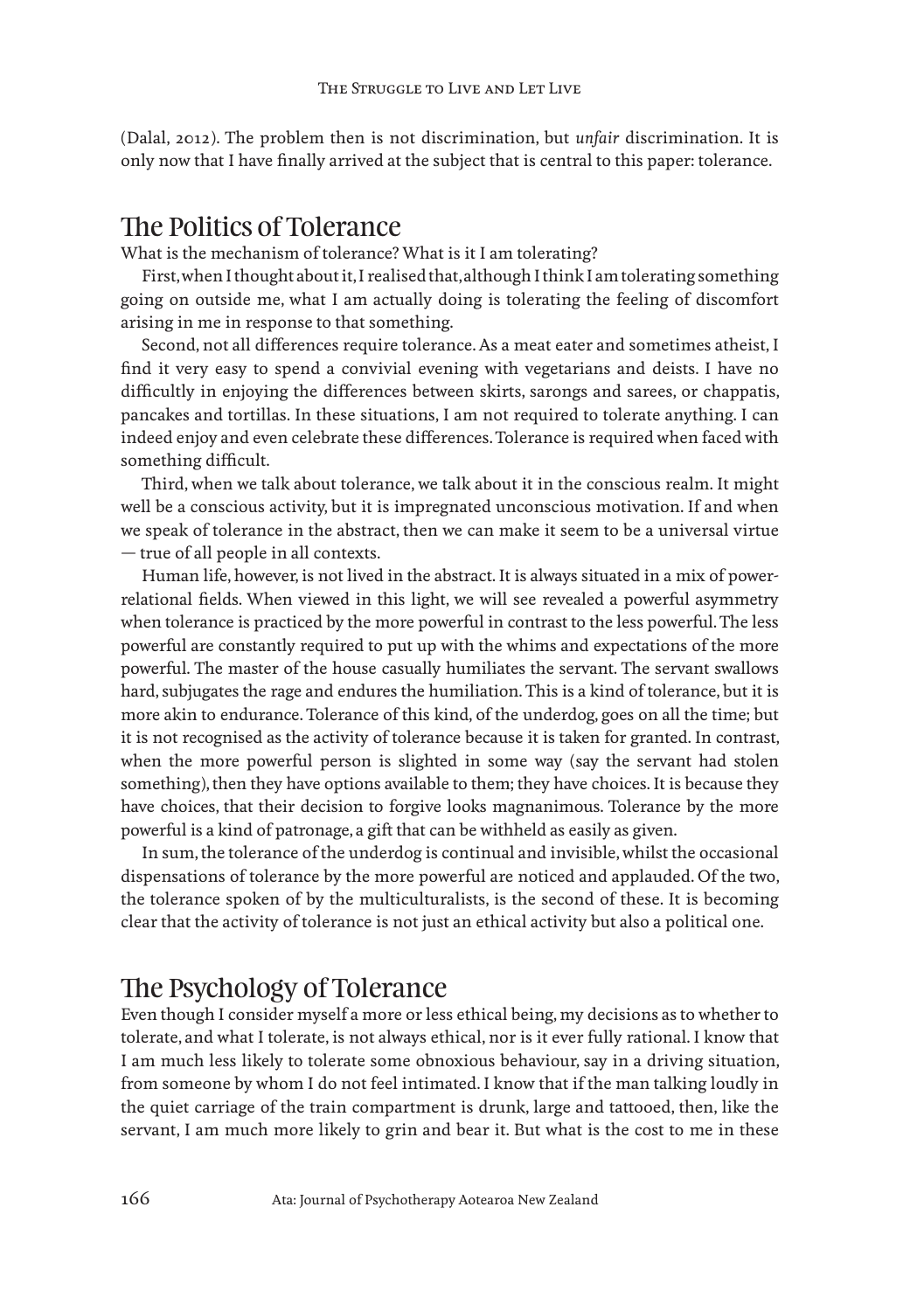sorts of situations? Say I do nothing when I witness some bullying behaviour, either because the bully is my boss, or frightening in some way. I am more than likely to feel some mix of guilt, shame and humiliation. These feelings are experienced as attacks on the self, made all the worse because I am complicit in their creation. On the outside it looks like peaceful acceptance and tolerance, but on the inside there is no peace; there is disturbance and turbulence. It is this discomfort that I will find myself tolerating.

One way of coping with these difficult emotions is to deny and displace them onto the victim. Somehow they come to be construed as being to blame for what is happening. Some such mechanism might be one of the drivers that transform crowds into baying mobs that attack hapless victims.

We can see then that the activity of tolerance is continually difficult work, coping with something that is testing us on all kinds of levels: psychological, political, and ethical. Here I must make yet another distinction: between tolerating something that is disagreeable (say a bad smell), and tolerating something I deem to be morally wrong. These are very different situations, each with very different requirements — but often little or no distinction is made between them.

### Three Ways of (not) Managing to Live and let Live

We have seen that the project of trying to live and let live, is not one in which "anything goes". Rather, it is a state of tension due to the call of two duties: the first duty being to be true to oneself, and the second, a spirit of tolerance and generosity towards others. Surprising as this may sound, for things to go well, this tension ought to remain and not be dissolved. The reasons as to why this is the case, is made apparent by looking at the three ways in which it is dissolved.

For the imperialist and fundamentalist there is no tension at all. There is only certainty about their own beliefs, and so they do away with the second duty, to let live. Their stance is — *my way or no way*.

Meanwhile, the diversity enthusiast dissolves the tension by capitulating on the first duty. They end up with the position: *I defer to your way and celebrate it*. The shame and guilt they might fee because of having abandoned their own ethical frameworks is defended against by a manic positivity, which they call celebration. They come to fetishise Otherness.

Last, the liberal does manage apparently to abide by both duties, but by the device of not having much to do with them. The "haves" live in one borough, and the "must not haves" are ghettoised in another. The haves do not much come across them and so they can afford to have a benign and complacent view of themselves. I am not doing anything wrong or bad in the way that I am leading my life. So although it looks like their ethic is one of live and let live, it is actually *live and leave well alone*. Why do I say that the tension ought not to be dissolved  $-$  and, if it is not to be dissolved, then what is one to do with it? What we can see from the above, is that in each of the three occasions, the tension is dissolved by breaking the connection between the "us" and "them".

If, however, we are to endure the contact, then we will have to give up on one of the fundamental ideals not only of liberalism, but also of our profession — psychotherapy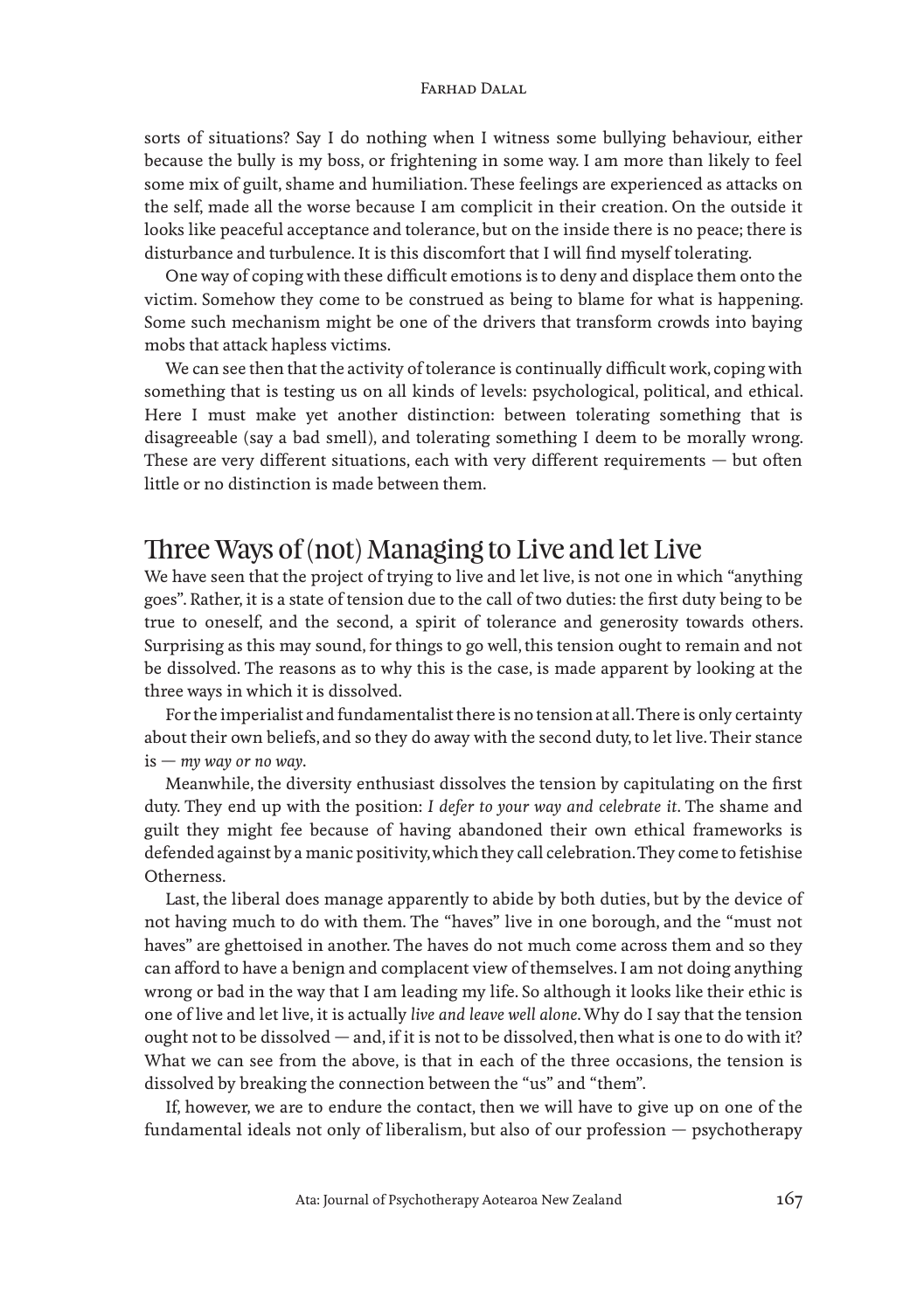— this being the ideal of neutrality and non-judgemental respect. Consider this: to be neutral requires us to see and experience something, and *not have a response to it*. If I do have a response which I choose not to follow through on, then, as we saw earlier, I will have broken with myself. On the other hand, how can I not have a response? Humans are entirely responsive beings: we cannot help but continually respond to our contexts. Human responsivity is analogous to the law of physics which says that there can be no action without a reaction. This is also entirely true of human reaction — which is another way of talking about our capacity for empathy. But let me persevere some more: how can I engender in myself a state of neutrality when I witness some activity within the "them"? The liberal injunction is that what goes on in their private lives should be no concern of mine — but the only way that this can happen is if I feel no concern. Another way of putting it is to say that I should inhibit my responsivity to such a degree that I should have no response. This follows seamlessly out of the same liberal injunction, which we can reframe as one which says that my responsibility ends with me and mine, and what happens to them is not my responsibility. The only way to have no response is to cut off and have no feelings, to amputate my capacity for empathy, but in doing so, I will have become unintelligible to myself; I will have dehumanised myself. To be neutral is to be hard and hardened. We can see that the ideal of neutrality and non judgementalism which are humane principles, can actually lead to their opposite, creating a radical rupture between the "us" and the "them".

### The Fallacy of the Superior Virtue of the Oppressed

There is one last deadly problem that I need to touch on, a problem which ironically is generated by the liberational movements themselves, as they battle for the liberty of the less powerful. It is seen at its clearest in the latter stages of the colonial situation.

As Frantz Fanon (1982, 1983) and others have shown, the colonising process was devastating in its range and fury. Not only did the coloniser colonise the land, it also colonised the minds of the native. One of the ways that they did this was to try to destroy the language, culture and traditions of the native, and replace it with the language, ways and culture of the coloniser. In their struggle towards liberation, the colonised understandably turn back to reclaim the native tongue and the traditional world view in order to challenge and counter to the world view being imposed by the coloniser. What can happen now is a reversal in which the colonised say to the coloniser: "We do not recognise your ways as having any legitimacy in our land." Further, in utilising "tradition" as a weapon against the ways of the coloniser, there is inevitably a tendency to idealise "the old ways" and "the good old days". It can come to pass that any criticism or questioning of "tradition" by anyone is interpreted and experienced as attack, betrayal or sacrilege. We see something of this kind of dynamic taking place in some parts of the world today not only in regards to Islam, but also many of old colonies. Thus it can come to pass that the struggle for liberation can create a mind set in the dispossessed as rigid as that in the more powerful coloniser.

The philosopher Bertrand Russell (1950/2009) picked up on this theme in a slightly different way. He noticed that the liberals and progressives of his day tended to idealise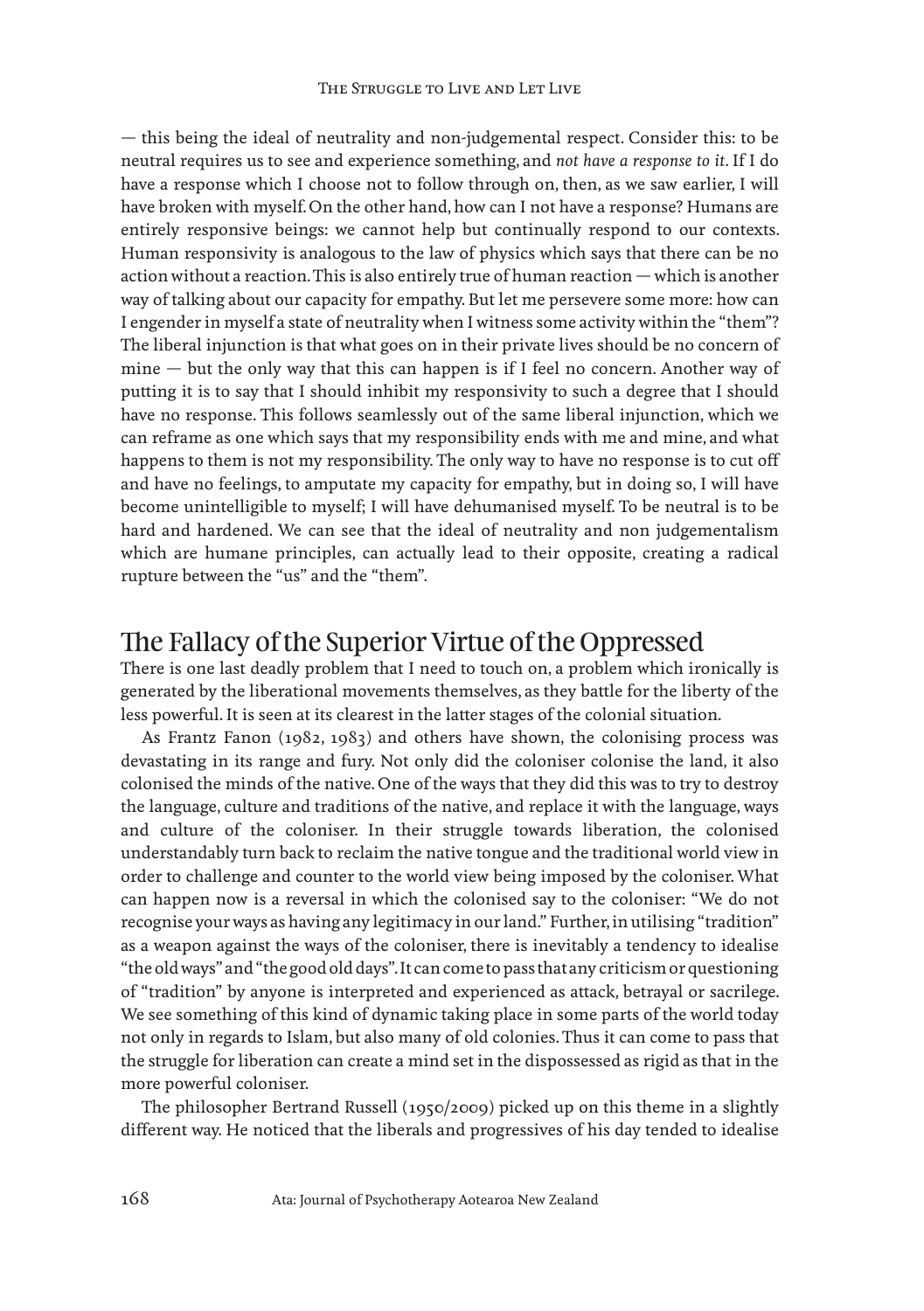the working classes and the dispossessed generally. He took them to task saying that they were suffering the fallacy of "the superior virtue of the oppressed" (p. 85). In other words, they presumed that the suffering of the dispossessed had ennobled them and made them wise. This attitude continues even today in certain circles on the left. To imagine that the dispossessed are necessarily wise is like countering the racist slur that "all Blacks are thieves" with the foolish assertion that "no Blacks are ever thieves". Racialised thinking is always generalised: it says that "they" "are all the same". The irony here is that the defence continues to use the racialised mind set of the racist. Before they were uniformly bad because they are Black, now they are uniformly good also because they are Black. The real counter to racialised thinking is discriminatory thinking, and the courage to say, on the occasions you think it to be true, that that person (who happens to be Black) is bad. Of course this is difficult to say because of the fear of being branded a racist, because, although you have said "This person is bad (and they happen to be Black)", you are likely to be heard as saying "This person is bad *because* they are Black".

In any case, all this can get caught up in the activity of tolerance. The Other can become idealised, and this leads the liberal into a thought paralysis (Dalal, 2012). In any dispute, a certain kind of liberal thinks that he is bound to tolerate and accept the views and ways of the Other, as they must be superior. There is an ocean of difference between "causing offence" and "being offensive". A certain kind of frightened liberal is unable to distinguish between them because they are in the grip of the fallacy of the superior virtue of the oppressed. In any dispute, if the other is offended, they immediately collapse because something they have has said or done had *caused* offence. This is no help to anyone. I do think it wrong for me to be deliberately offensive to my hosts. At the same time, it might be that my hosts find themselves offended by some of my beliefs and practices. It is not the case that I should therefore and necessarily mute myself. Much so-called crosscultural and diversity training in organisations make this same error, and so they end up being trainings in etiquette: a training in how not to offend exotic people.

## Conflictual Ethical Conversation

I return to the question I posed with the "All Sorts". What am I to do when I find myself having a negative response to some aspect of "them"? Should I even try to tolerate something that which I find intolerable? The thing is, I cannot trust my response. How do I know whether my antipathy is born of projection, or some version of racialised prejudice, or whether it is indeed an ethical response? I know that there are some things that I cannot and will not tolerate, because to tolerate it would be (in my view) unethical, for example, the world views of the child sexual abuser or the racial supremacist. In these situations I would argue that the ethical response *is* intolerance. In these matters, I am not open minded. Does this make me a fundamentalist, or, to put it another way, what is the difference between me and the fundamentalist, given that the fundamentalist too believes that their stance is an ethical one? My stance, like that of the fundamentalist's is "centric" and local. There is no god-like objective position from which to judge one against the other: "*The View from Nowhere*". as Thomas Nagle (1986) called it. Our viewpoints are truly incommensurate.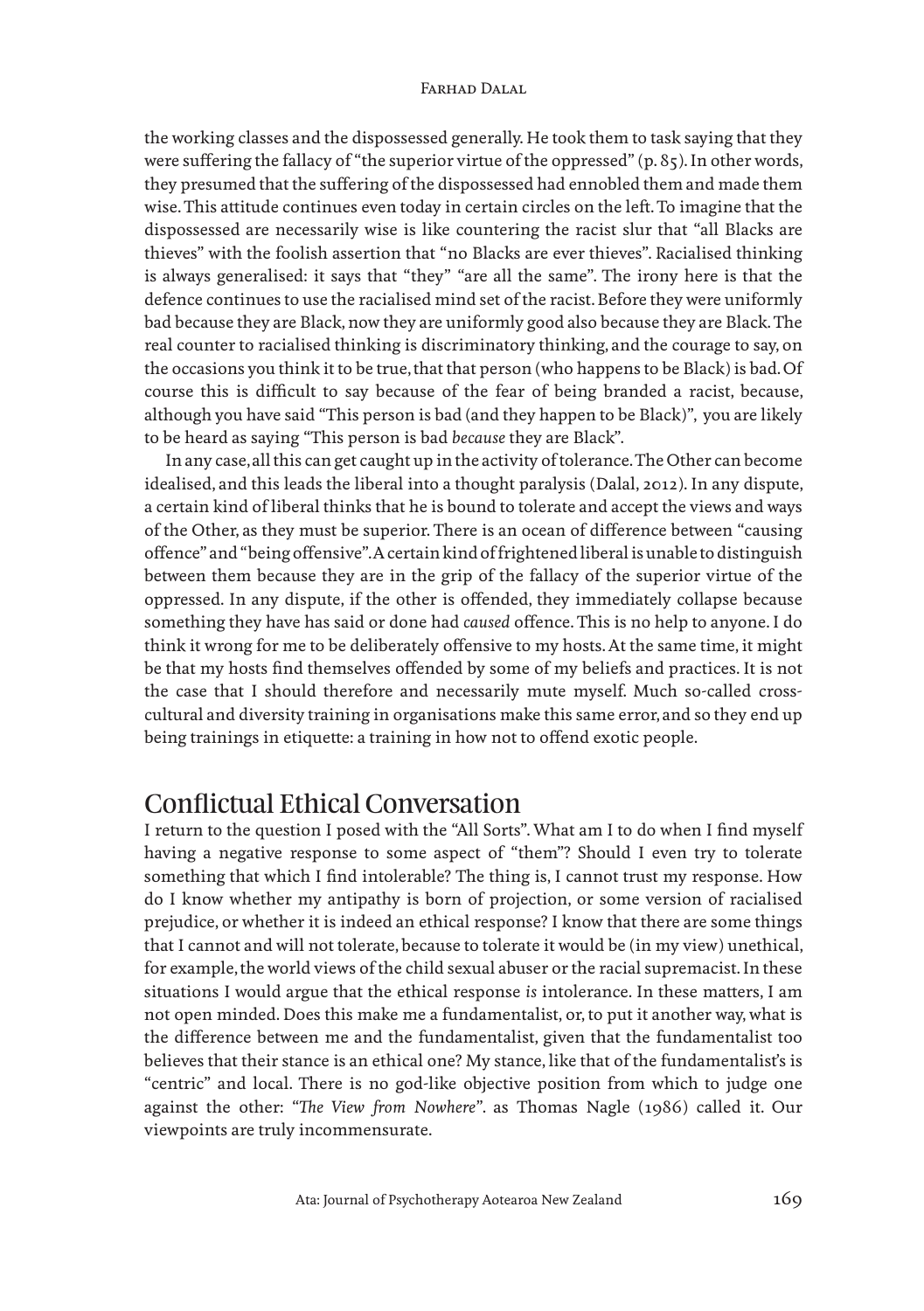### What is to be Done?

At first sight, it seems that the only options in this situation are the ones we met earlier: annihilating the Self or annihilating the Other. The fundamentalist would of course choose the latter. Meanwhile, because there is no objective way of choosing between the two viewpoints, the relativist refuses both options, and ends up with thought paralysis.

Although I am convinced by the ethics of my response, I also recognise my centricity, the partiality of my knowledge, and so on, and, because of this, I also know that, although I firmly believe what I do, my view is not unassailable, and therefore open to interrogation. It is this that rescues me from the charge of being fundamentalist: my openness to be interrogated.

If  $-$  and it is a big if  $-$  both parties were similarly inclined, then we would engage in conflictual ethical conversation. If not, then there is no virtue in me trying to tolerate the intolerant. This would be suicide as, in effect, it would be tolerating someone coming at me whilst wielding a hatchet.

Even if conversation were possible, for me to propose some notion of conversation at the conclusion of this paper, probably comes across as somewhat limp and totally banal. The kind of conversation that I am referring to is, however, anything but banal. It is actually quite frightening. The kind of deep ethical conversation that I am referring to is something much more than a debate and an intellectual exchange of ideas. The kind of deep conversation I am talking about entails an exchange of ideological fluids. It is a transformational process. I truly do not know if I am capable of it. I find within me an enormous reluctance to know the world from the view point of my disputant, because the effect of doing so will be that I will be changed. I will have lost some of what makes me me. I fear engagement in this kind of process, because of the possibility that through it I will become a stranger to myself. I would become Other to my Self. Nevertheless, I think it a conversation worth risking.

### Figure and Ground

To end with, I want to turn to the conference title which draws on the Gestalt notion of figure and ground. To my understanding, this is a metaphor to represent a way differences might exist harmoniously with each other, granting each of the differences the respect that it is due. It is another way of voicing the multiculturalist aspiration: equal but different. In one sort of context, one set of values come to the foreground and the other becomes background, and in another context it is the other way round. I think this picture helpful and can recognise myself in it in both my every day and professional life.

The notion of figure and ground also happens to play a central role in Foulkesian Group Analysis (Foulkes, 1948/1983). It is used as a way of thinking about the relationship of the individual and the group, and this is how it is often put: sometimes it is the individual that is in the foreground when it is useful to draw on (individualistic) psychoanalytic thinking; at other times it is the group that is foregrounded, which is when group dynamic formulations are more appropriate. Previously (Dalal, 2008) I have challenged this way of thinking, arguing that this is a theoretical sleight of hand, as the metaphysical assumptions of psychoanalysis are incommensurate with those of Radical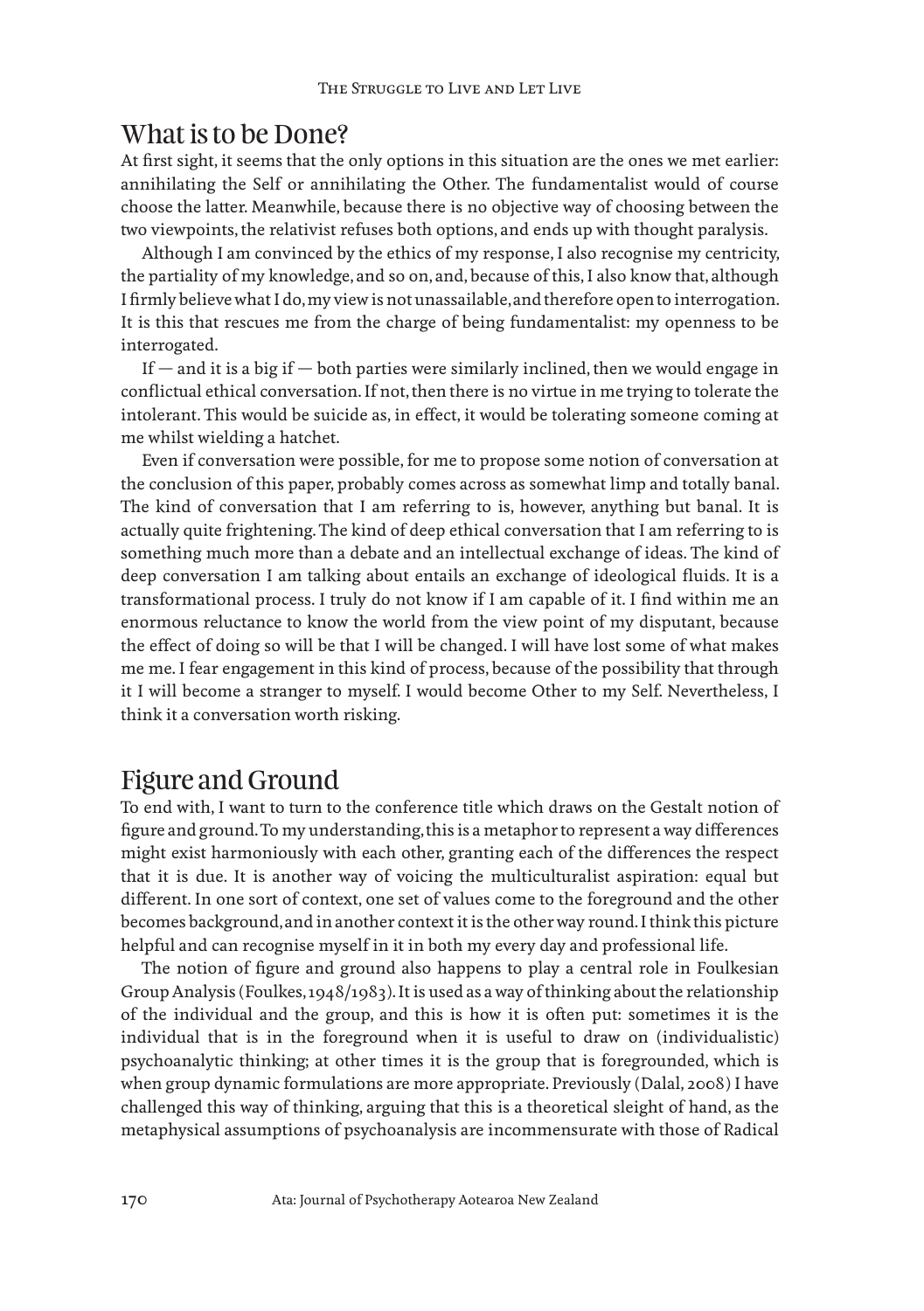Group Analysis. The illusion of harmony is evoked by the device of granting one world view centre stage, and "disappearing" the world view that contradicts it. One more point: not only does the figure—ground model allow just two states to come into view, it also lends each of them a comforting illusion of stability and permanency.

The form of this critique has some bearing on *a particular version* of biculturalism which proceeds as follows: in a Pākehā context, Pākehā values ought to be foregrounded, and on the Marae, Māori ways of life should be respected and privileged. I am not against this sentiment, but there are some problems with this way of proceeding. First, this is not a model of two cultures living "with" each other, rather it is a model in which each takes a turn at being ruler of the roost. It is a kind of serial monoculturalism. Despite this difficultly, it does nevertheless represents *real* progress, because, until very recently, the Māori voice was never granted a "turn" at all: it was entirely silenced. Given the vast power differentials between Pākehā and Māori, a serial turn is better than no turn at all — but also, given the power differentials, it is in the gift of the more powerful to grant or withhold the possibility of a turn to the less powerful; so even when they are granted a turn, it might be nothing more than a form of patronage, rather than real respect. Thus, whilst the metaphor of figure and ground has the potential to inspire the principle of live and let live, in practice it often turns out to be a version of live and leave well alone. Second, on the whole, the world is not to be so neatly apportioned, and if it is, then we are back to a form of ghettoisation. It would be deeply problematic if we were to assert say, that because *The University* is a Pākehā institution, then Māori values have no place in it. This would make and keep Māori "Other" forever. Further, it presumes that the academy is property belonging to Pākehā, in which Māori are guests who must defer to ways of the host, and the only way they can belong is by assimilating, that is, disappearing.

In contrast to this either/or way of proceeding, it seems to me that the real exciting challenge of this Conference was to try to find a way *to be with* each other and our differences, not serially, but *at the same time*. This entails deep engagement and therefore necessarily, conflict. I think this kind of conflict of values and desires, if entered into sincerely and authentically (whilst being ever mindful of the power differentials between the protagonists), is ultimately beneficial for all concerned. For example, in the large group taking place on the marae — whether we sing or not? Why? Why not? Who decides? Whose voice carries weight, and so on?

One way we can unhelpfully dispense with these tensions and difficulties, is by following rules rather than engaging with each other. It might be asserted that it is an established (Pākehā) convention (and therefore a rule) that one should not stand in order to speak in the large group, and to do so is "acting out" in some way; or it might be asserted that because the group is taking place on a marae, then we should automatically follow the established (Māori) convention to have a karakia at the beginning and to sing at the end of sessions, and that to suggest something different is in itself insulting or colonising.

For me, it was exactly these moments of tension and conflict which, although difficult, were inspiring, as it was through these that we stood a chance of being together in a new, as yet un-thought, way. It is working with and through exactly this kind of tension and difficulty that I construe as conflictual ethical conversation — a continual journey with no place of ultimate arrival.